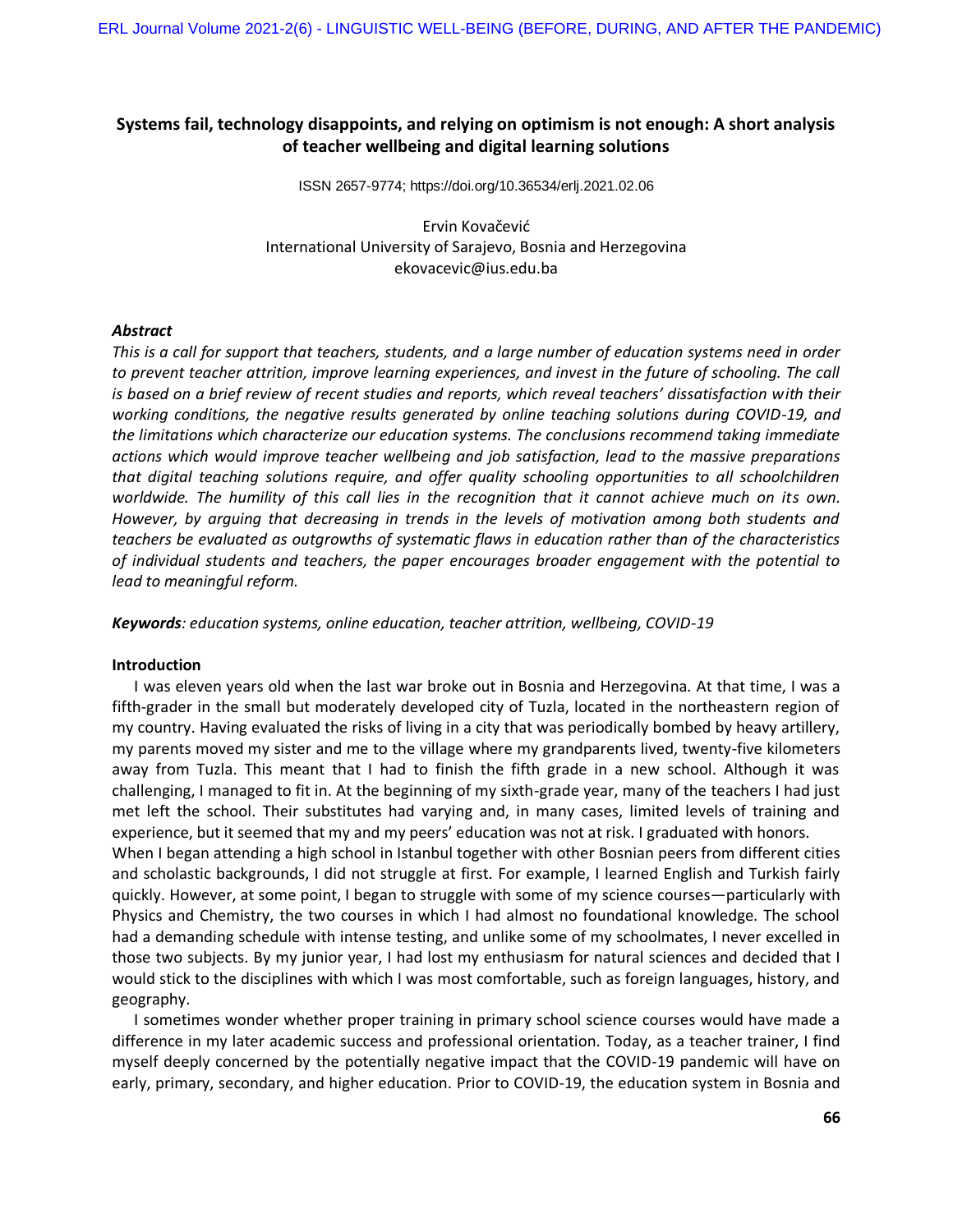Herzegovina had not been fully restored to its pre-war quality. The Program for International Student Assessment (PISA) ranked my country sixty-fourth out of seventy-eight countries on average scores in mathematics, science, and reading in 2018 (Facts Maps: 2018). The highest-ranking country, China, scored 578.7 points, while the lowest-ranking country, the Dominican Republic, scored 334.3 points. Bosnia and Herzegovina scored 402.3 points. Between the lingering social consequences of war and numerous economic challenges, the road ahead is strewn with obstacles. What is more, the arrival of COVID-19 has delayed our academic renaissance even further.

If this renaissance is to happen at any point in the near or distant future, it cannot be achieved so long as we rely solely on teachers' enthusiasm and conscientiousness, which they are expected to maintain on their own and in spite of myriad challenges. Their personal and emotional wellbeing, working conditions, and professional development need to be continuously and effectively facilitated. This article presents a review of some alarming trends regarding teachers' dissatisfaction with their jobs and suggests that the leading authors in all fields of education start pointing more vigorously to the challenges that teachers face on a regular basis. The article also highlights a few findings, which show that our current digital technology cannot substitute authentic and context-dependent personal teaching methodologies, and that the research on digital teaching solutions has a long way to go.

#### **Systems fail**

The flaws plaguing school systems can be understood in the rates and reasons of teacher attrition, going back to before the advent of COVID-19. For example, a recent report on the U.S. teacher labor market (García & Weiss 2019: 1-5) reveals the following:

- 1. The percentage of public-school teachers who either leave their schools or completely quit teaching is 13.8.
- 2. A large share of schools struggle to fill vacancies. For instance, in 2016, 9.4% of schools could not fill a vacancy, and 36.2% of schools found it very challenging.
- 3. Certified and experienced teachers leave prematurely, and the percentage of newly hired, inexperienced teachers is increasing.
- 4. It was estimated that the schools needed 110,000 new teachers in the 2017-2018 school year.
- 5. From 2008 to 2016, the number of students enrolled in teacher programs dropped by 37.8%, and the number of graduates from such programs dropped by 27.4%.

García and Weiss (2019: 1) note that high-poverty schools are under more pressure to retain and hire teachers, and that they identify "low pay, a challenging school environment, and weak professional development support and recognition" as the main factors that need to be addressed. A more recent article (Joseph 2021) illuminates some of the reasons teachers quit teaching based on the personal accounts of former teachers. The following examples reveal that teachers' tolerance for low pay, heavy workloads, and poor working conditions has its breaking point:

*My sister was a teacher; during the pandemic they asked her to double up and teach both English and math. For the upcoming fall, they said "teach English, math, science, and history or you can return to teaching music like you were hired for half pay." She promptly quit*   $\mathcal{O}(A)$  tweet by  $\mathcal{O}(A)$  teaching

*Quit teaching English, got a job in recruiting making 20k more per year (was making master's degree salary as a teacher), now I can WFH, and I bank a lot of time off due to schedule flex. Also was paid for my 4 months of maternity leave. And no more admin to judge my pedagogy.* (A tweet by @TheLJWay85)

*A quarter of the teachers in my school left after this draining year, and many of us who are left are strategizing our way out. I love my students and want to do everything possible for them, but I'm just so tired. Teaching takes years off lives.* (A tweet by @Maty0707).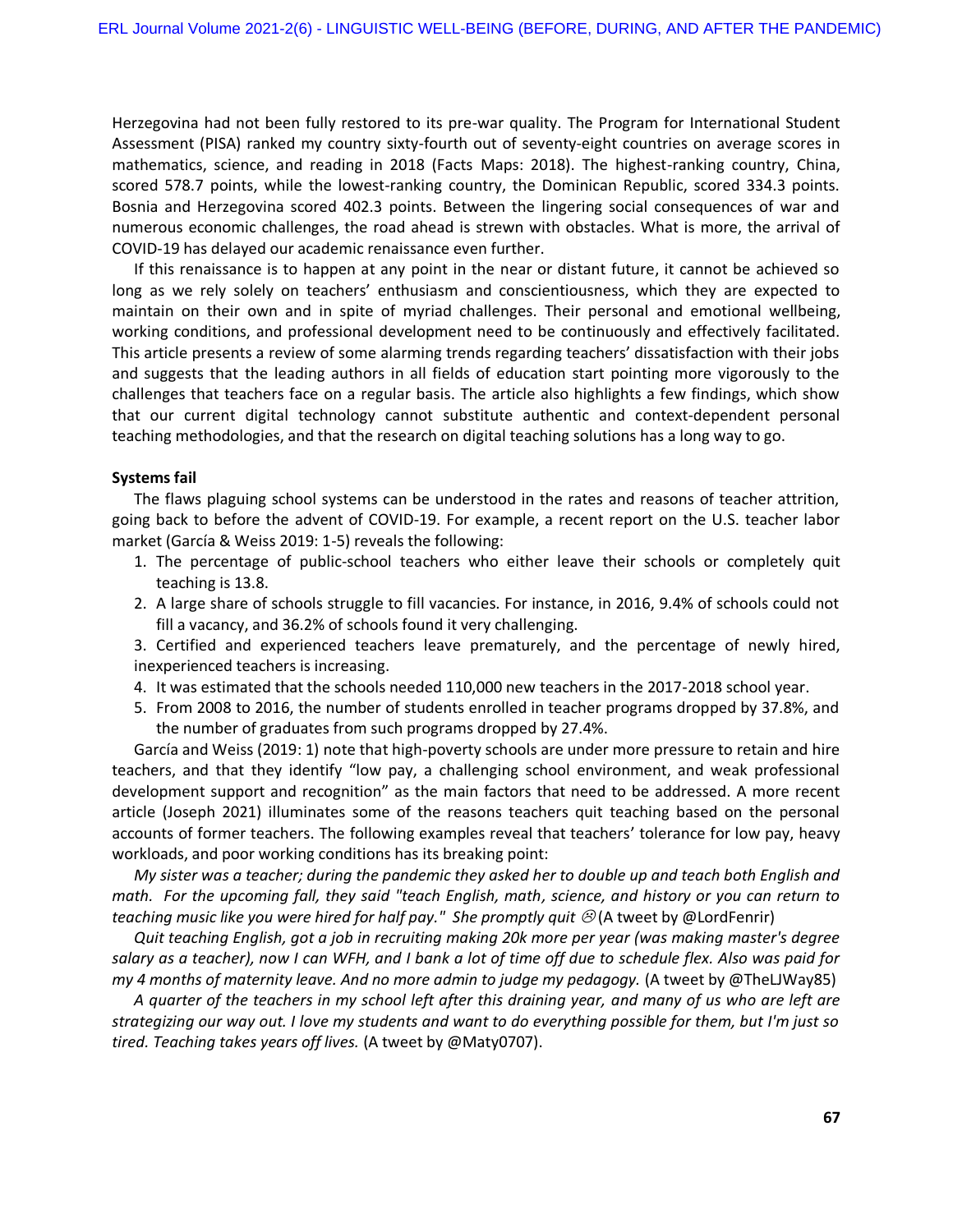The article (Joseph 2021) ends by emphasizing the overall lack of support for teachers, remarking that a profession characterized by a lack of support and limited professional development opportunities cannot be attractive to young students.

These trends are not unique to the U.S. For example, the Netherlands is another developed country, which struggles with teacher attrition (den Brok et al. 2017). Although the rates of teachers leaving the profession in the Netherlands are lower than in U.S., den Brok et al. (2017: 887) find that their reasons for leaving are quite similar. Their review of available reports shows that 12% of primary and 13% of secondary school teachers leave the profession within five years. The review also shows that between 12 and 32% of education-program graduates never enter the teaching profession. The number of working hours, working tempo, emotional exhaustion, negative student behavior, lack of feedback and support, unclear institutional expectations, low salary, and personal problems were some of the reasons why teachers quit.

Thirty-five European countries have recently reported a shortage of teachers (Eurydice Report 2021). Eight of those countries have also reported an oversupply of teachers in some fields, which can be explained by varying and inadequate planning of initial teacher education and teacher recruitment rates. The shortage is evident in subjects such as the sciences, mathematics, and foreign languages (Eurydice Report 2021: 30). Nineteen European countries also have problems attracting students to teacher education programs as well as preventing students from dropping out of these programs (Eurydice Report 2021: 34).

Pljevljak (2021) researched the wellbeing and experiences of primary and secondary school English teachers in Sarajevo Canton (Bosnia and Herzegovina) during COVID-19. Sixty-two teachers were surveyed. Thirty-eight of them taught in primary schools, and twenty-four taught in secondary schools. Seven had more than twenty years of teaching experience, twenty-nine had between ten and twenty years of teaching experience, fourteen had between five and ten years of teaching experience, and twelve of the teacher respondents were in their first five years of teaching. The study gives valuable insight into the respondents' personal experiences and perceptions of the profession, including the following:

- 1. When the teacher respondents were asked whether they see themselves doing their job until their retirement, 23% did not and 18% were not sure.
- 2. Only 28% of the respondents agreed that their job gave them purpose in life and enabled personal empowerment during the pandemic.
- 3. The majority (67%) agreed that the amount of administrative work increased during the pandemic, and 46% identified parents as an additional source of stress.
- 4. The majority (74%) agreed that lesson planning was more time consuming and found testing and getting reliable results difficult (71%) during the pandemic.
- 5. Only 18% agreed that the relevant ministry provided timely and adequate guidelines to make English language teaching easier.

These findings show that the current state of the teaching profession in some of our education systems is far from perfect. It is disappointing to note that despite the calls to improve the teaching profession, which date back to 1987 (e.g. Burke at al. who reported that 50% of U.S. teachers leave the profession after seven years), not much has changed. Teachers, as the foundational elements of our education systems, are underappreciated; their contributions to world cultures are undercompensated, and their profession is less popular than ever. It could be argued that this is not always the case. Finland, a country that has been known for the quality of its education system, encourages teachers' autonomy, non-standardized testing, and taking care of their health and wellbeing (McGowan 2018). However, it needs to be noted that very developed countries where job opportunities are abundant allow for career changes, which is not true for countries with very high rates of unemployment. In these places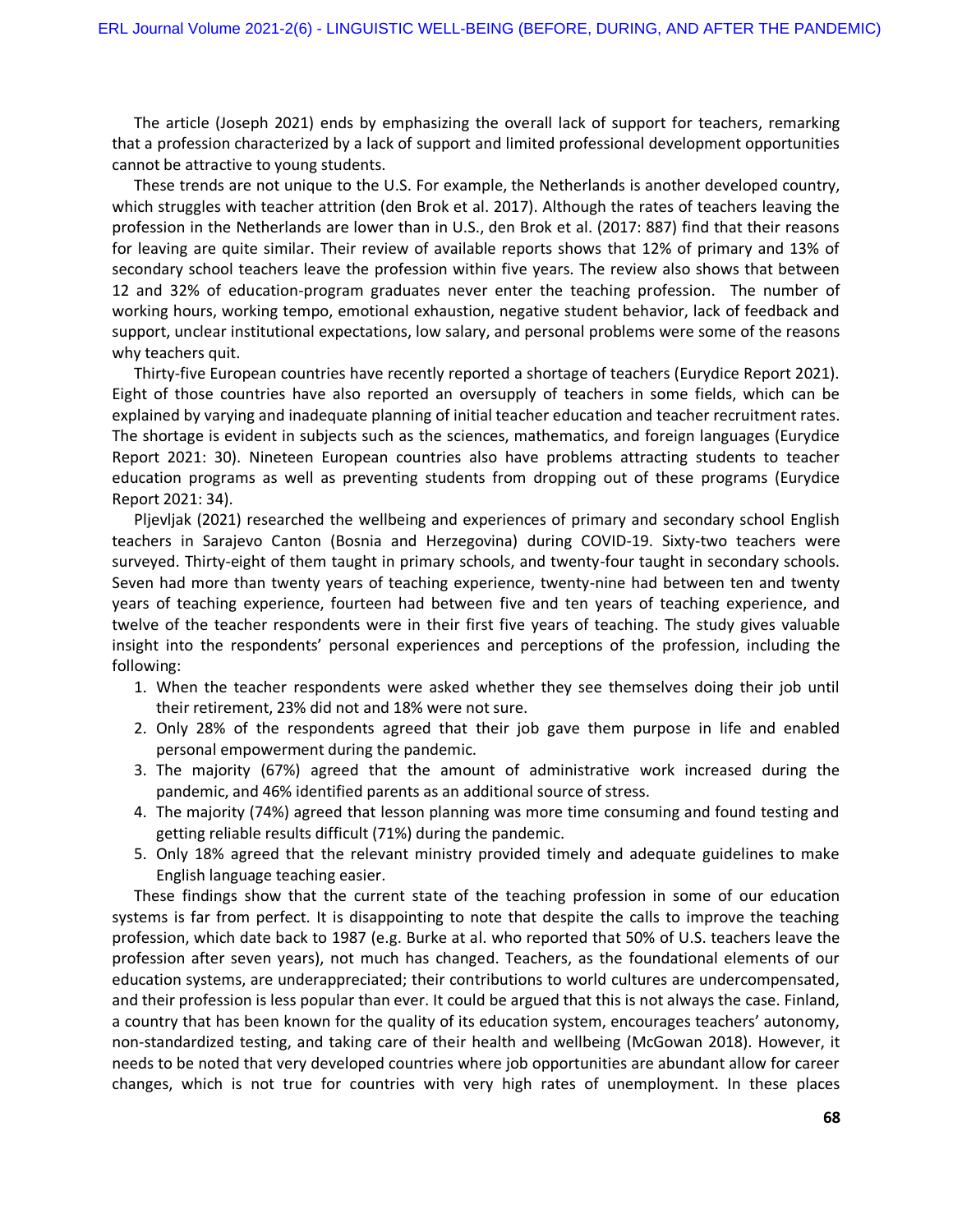therefore, a teacher may remain in the teaching profession for the sake of maintaining a regular paycheck rather than because she or he is happy with the profession. Overall, it seems that education systems fail their teachers, and thus both their own and world cultures. In order to reverse these trends, teachers should receive more attention (not control), support (including, but by no means limited to the financial) and better working opportunities (with which teachers can be motivated).

#### **Technology disappoints**

Modern technologies have their benefits but also their drawbacks. For example, utilizing fossil fuels makes our lives easier, but it also negatively affects global warming. In a similar fashion, the advantages of contemporary educational technology are numerous, but there are also some limitations. Learning tasks are easily enhanced, rich learning resources can instantly be made available, word prediction and translation software can assist in various activities, lessons can be recorded, and both teaching and learning can be done from the coziness of your home (Soffar 2019)—that is, of course, if your home is cozy. A report (UNICEF COVID-19 2020) shows that 58% of countries did not provide a digital solution for pre-primary education, 26% of countries did not do it for primary education, and 23% did not do it for upper secondary education. The report estimates that 49% of students from pre-primary to upper secondary levels were not engaged in Eastern and Southern Africa while 9% were neglected in Latin America and the Caribbean. Overall, it concludes that 463 million schoolchildren worldwide were not engaged in this transition.

Until September 2021, COVID-19 had prevented 1.8 trillion hours of traditional in-class meetings and made 131 million of students miss approximately 75% of their in-person schooling (UNICEF Education Disrupted 2021). To substitute for the lack of in-person contact, almost all countries adopted remote schooling channels, which primarily utilized either the internet or TV/radio broadcasting. However, 31% of schoolchildren around the world could not be reached through these methods (UNICEF COVID-19: 2020). The most commonly employed means were online platforms; however, these were only accessible to roughly one quarter of children worldwide. Only 25% of schoolchildren who live in rural areas and poor households had access to remote methods (UNICEF Education and COVID-19: 2020). It should be noted that these statistics only show the percentages of children who did and did not have access to remote learning during the pandemic. Even if a significant number were reached by these methods, it does not mean that the instructional processes were effective. Pre-COVID-19 PISA results show that although class meetings do provide opportunities for formative assessment, immediate feedback, and equal opportunities, not all class meetings produce the same results. The effects of discrepancies generated by COVID-19 are yet to be analyzed. One can reasonably estimate, however, that the impact of these discrepancies will not be positive.

Digital education solutions have also been utilized in Kosovo, Albania, Nigeria, and Bosnia and Herzegovina. The following review of four studies which have addressed some of their national online learning solutions during COVID-19 show that education systems—including its policy makers, researchers, designers, and implementers—have many issues to tackle before we can fully embrace online education solutions.

Beka (2021) explores online teaching experiences with one hundred and two teachers and ten principals working for sixty-eight primary and secondary schools in Kosovo. The following findings are worth noting:

- 1. The majority of teacher respondents (54.9%) reported having felt stressed before their online lessons.
- 2. Three of four teachers agreed that one of the biggest challenges was their inability to supervise their students' participation and learning behaviors. More than a half of respondents (54.9%) were concerned with whether their students were focused on the lesson content.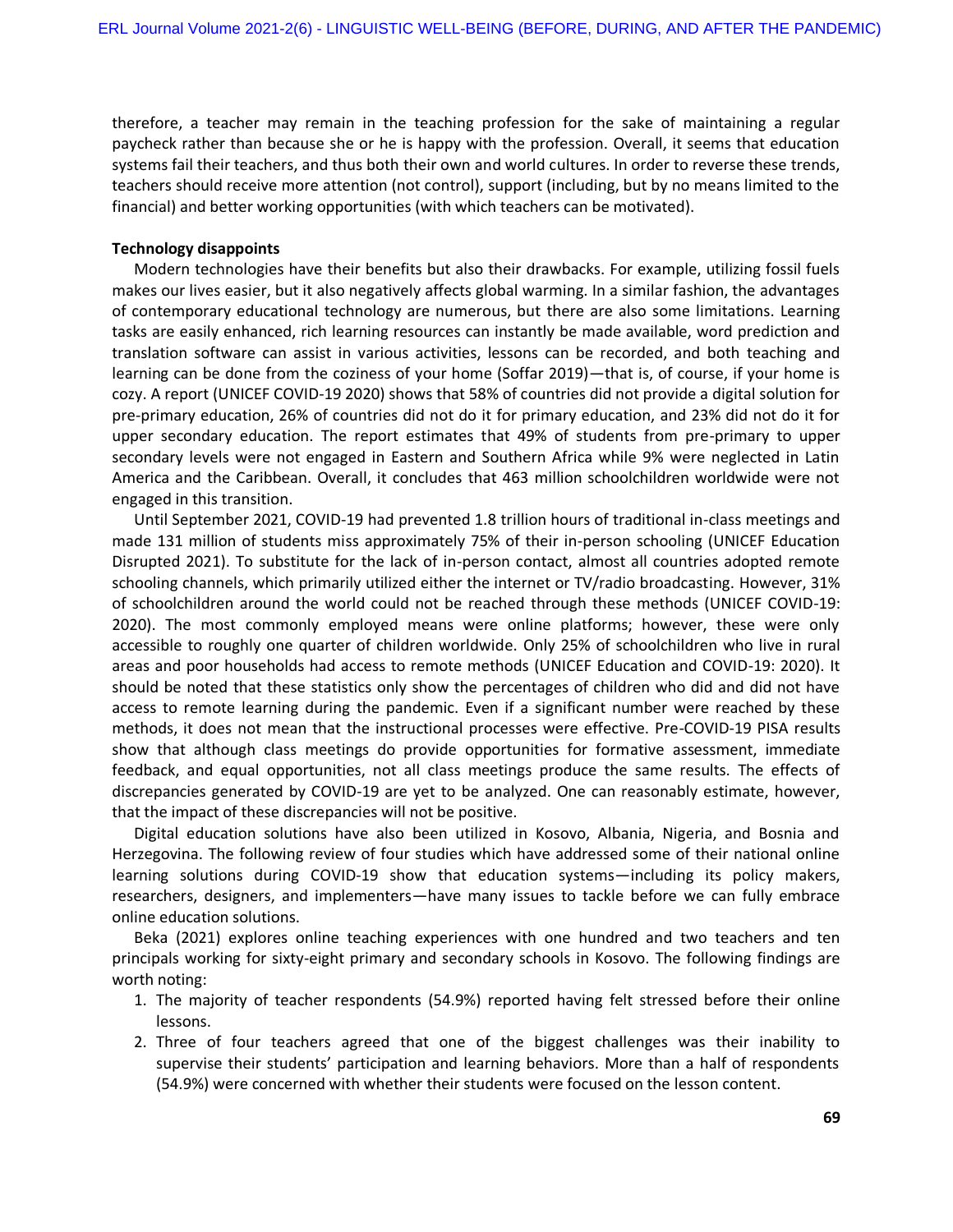3. The majority (60.8%) was constantly concerned about whether their students understood what was taught.

- 4. The principals reported being aware that not all of their students had the necessary electronic devices and internet access.
- 5. The principals described the relevant ministry as too slow in providing guidelines and regulations about online learning and suggested reversing the decision-making mechanism; the initial school-based initiatives worked, and there is significant evidence that their autonomy should be enhanced.

Beka (2021) concludes that the switch to online teaching solutions brought teachers, parents, and other relevant institutions together and proved that education systems can be transformed. It should be recognized that this conclusion refers to the shared willingness to provide educational services during COVID-19 lockdowns; to what extent the researched education system has indeed been transformed is too early to estimate.

Taraj (2021: 82) investigates "synchronous e-learning during the second semester of the 2019-2020 academic year" with a survey administered to one hundred and sixty-eight undergraduate students in Albania. The following findings are highlighted in the report:

- 1. The majority of respondents (54.8%) used smartphones to join their online sessions, 42.8% used computers, and 2.4% stated not having any digital device.
- 2. One hundred and ten respondents think that they could benefit from additional training about online learning.
- 3. Approximately one quarter of respondents liked new educational technology and enjoyed selfpaced learning.
- 4. Approximately 40% of respondents identified lack of motivation, poor internet connection, and lack of immediate feedback as disadvantages of online learning.

5. Three of four respondents found face-to-face interaction with teachers and peers easier than virtual interaction.

- 6. Only 16.1% of student respondents agreed that they would like to have online courses in the future.
- 7. The majority (60.7%) preferred face-to-face learning.

Taraj (2021: 92) attributes some of the negative experiences with online learning to poor internet connection, lack of digital devices, and levels of computer literacy. The author argues that the government needs to address the first two factors and believes that the issues of computer literacy can be addressed through modifications in mandatory curricula. One of the recommendations for college instructors is to "respond to the students more frequently by giving instant feedback which can increase their intrinsic motivation and participation in the e-classes" (Taraj 2021: 92). It can be argued that the recommendation would be more easily embraced if it was accompanied with the recommendation that the instructors' teaching workloads get decreased.

Aduba and Mayowa-Adebara (2021) surveyed one hundred and eighty-seven sophomore undergraduate students and interviewed three lecturers at Delta State University in Nigeria about their experiences with online platforms. Some of the reported findings are as follows:

- 1. A large majority of student respondents (94.6%) found that online learning is eye straining.
- 2. The majority of student respondents (52.4%) reported not having a smartphone.
- 3. Three quarters of student respondents reported network problems.
- 4. Almost half agreed that they lack skills necessary for using online learning applications.
- 5. The interviewed lecturers identified "cost of paying for data, network failure, laxity of students, … [being] unable to conduct exams, and nonchalant attitude of students toward lectures" as barriers in delivering online lessons (Aduba & Mayowa-Adebara 2021: 12).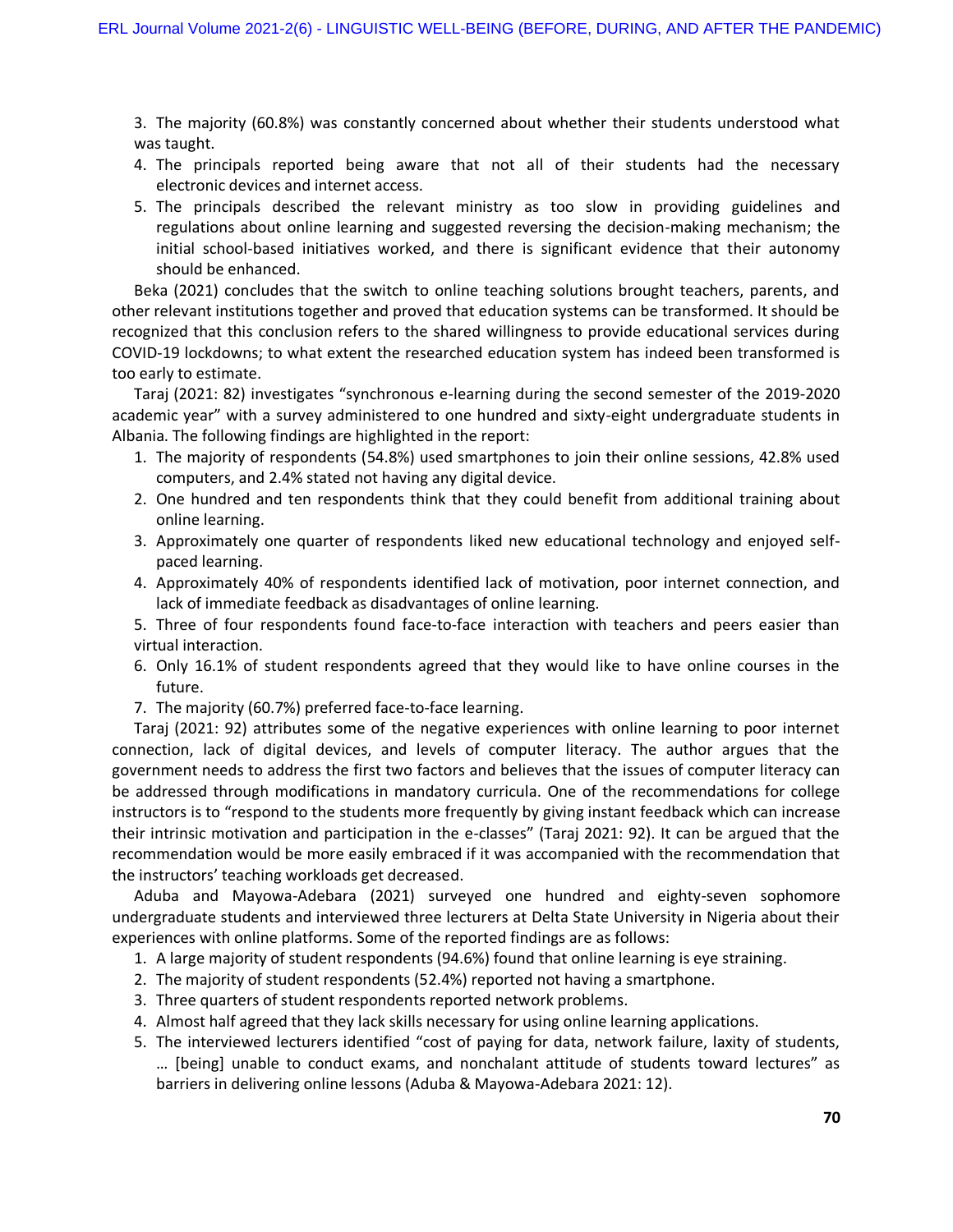The researchers recommend that the university management provide its instructors with Wi-Fi, support alternative ways for conducting exams, and encourage utilizing different online platforms for different educational purposes (Aduba & Mayowa-Adebara 2021: 12).

Lagumdžija and Eminović-Ljevo (2021) explore to what extent online solutions integrate traditional teaching techniques. Some of the findings based on the interviews with four English as a Foreign Language (EFL) instructors working for the International University of Sarajevo (Bosnia and Herzegovina) can be summarized as follows:

- 1. Pair and group work is not usually conducted in online meetings.
- 2. Some EFL instructors speak more during online meetings than they do during traditional classroom meetings. One of the reasons is their not being sure whether students are present and engaged.
- 3. Students seem to prefer in-person instruction, find online lessons less important, and miss socializing with their peers.

The researchers conclude that the interviewed instructors were aware of occasional shifting towards more traditional solutions. However, they explained the shift by technical difficulties and students' lack of motivation.

It is not uncommon for online learning solutions to rely on traditional material delivery techniques such as lectures (whether pre-recorded or synchronous), short or long topic presenting texts, and follow-up multiple choice comprehension tests. For example, QEDEX, an online learning platform designed to deliver "the quality of teaching and learning in all education sectors across the world" (QEDEX) heavily relies on such techniques. It should be noted that significant efforts, which can be traced back to the first half of twentieth century, have been cultivated so that learners could benefit from cognitivist, constructivist, social constructivist, or experientialist (not to mention recently embraced neuronalist) teaching agendas which rest on moving away from treating learners and their minds as containers that need to be filled with information (cf. Kovačević 2021: 5-45). It is truly disappointing that some contemporary online education practices are nullifying the major (but unfortunately inconclusive) progress in general education theory.

It should be emphasized that experiences with online/remote education during the COVID-19 pandemic depend on national standards. The Online Education Trends Report (Venable, 2021), which is based on a survey answered by 1,800 students and 366 school administrators in the U.S., lists positive findings such as the following:

- 1. Three quarters of student respondents found online learning better than or at least as good as on-campus learning.
- 2. Half of the remote learner respondents expect to enroll in online courses after educational processes mainly return to campus sites.
- 3. Half of the administrators believe that more investment in instructional design solutions is not necessary.

Different and more pessimistic findings are presented in a report on online and remote education experiences in Afghanistan, Brazil, Cambodia, Estonia, Haiti, Malawi, Mozambique, Niger, Nigeria, Nepal, Pakistan, Peru, Rwanda, Sierra Leone, and Uruguay (Barron Rodriguez et al. 2020):

1. Multimodal delivery systems were more effective in urban than in rural areas. This is true for each of the five modes: paper-based, mobile learning, online platforms, TV, and radio.

2. Only Estonia and Uruguay, the two highest-income countries included in the study, relied on hightech solutions alone.

3. Low and middle income countries do not have the infrastructure and internet connectivity necessary to make use of online education solutions. For example, only 40,000 schools in Brazil, out of 141,000, are connected to the internet; although all of the 270,000 schools in the Edo-BEST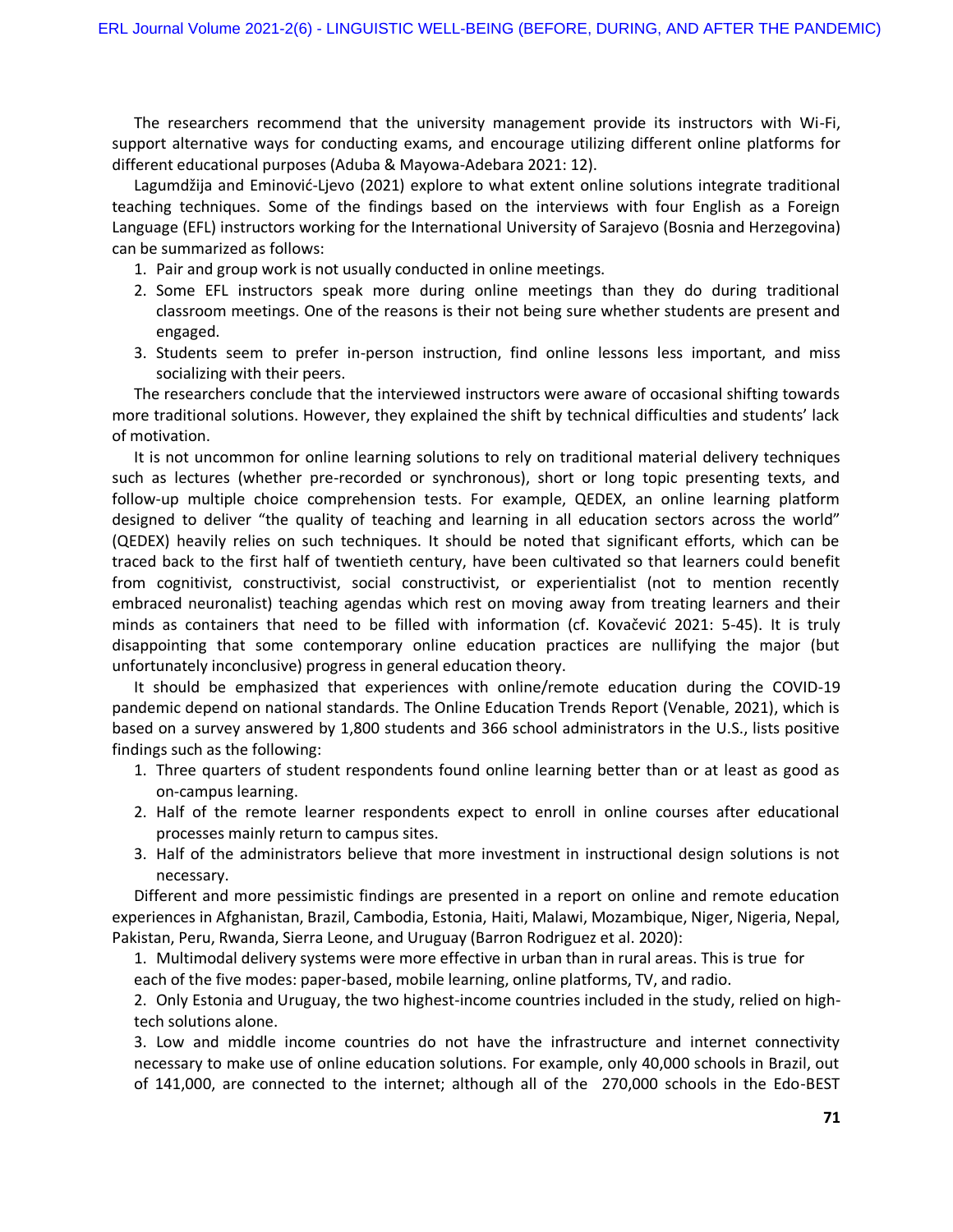system in Nigeria had some experience with advanced technology-based teaching solutions before COVID-19, their remote learning program reached only 29% of their student population during the pandemic.

These contrasted findings highlight the disparities that characterize education systems across the globe. While our local educational truths may be more or less encouraging, somewhere in the world a student, teacher, parent, or school administrator is faced with different realities, which can be much better or much worse than our own. Having the best of intentions to offer viable global solutions, researchers and authors sometimes produce solutions, which are more valid for their immediate environments than other educational contexts. Therefore, as we explore digital teaching solutions, we must remember that some of us are deprived of basic communication technologies.

#### **Relying on optimism is not enough**

Moving towards an uncertain future for worldwide education should be rooted in optimism. The existing systems can and must be improved. The findings reviewed so far in this paper show that significant numbers of teachers and students appear to be dissatisfied with the ways in which schools are run and education is being delivered. Just giving up or acquiescing to negative trends should definitely not be seen as an option. Yet, for those interested in improving any education system, simply criticizing or suggesting reforms for current teaching practices yields few results. This is because in order to achieve meaningful and lasting results, there are several foundational stones, which must be laid, or re-laid, as the case may be. These stones include quality working conditions and environments, teaching contracts, wages and pace of wage progression, the amount of public appreciation for teachers' work, and teaching workload demands (cf. Eurydice Report 2021: 141).

Data obtained by the 2018 Teaching and Learning International Survey (Eurydice Report 2021: 143), which was answered by 260 000 teachers and 15 000 school leaders, reveals the following as the top five sources of teachers' work-related stress:

- 1. Having too much administrative work to do (53.2%)
- 2. Having too much grading (48.6%)
- 3. Being held responsible for students' achievement (47.3%)
- 4. Keeping up with changing requirements from authorities (45.6%)
- 5. Maintaining classroom discipline (41.7%).

The data analysis reveals that well-behaved classes, higher levels of teacher collaboration, and higher levels of teacher autonomy are associated with lower levels of stress for teachers (Eurydice Report 2021: 147). However, these three factors are only related to the working climate and culture. Factors such as working time, experience, contract type, and perceptions of self-efficacy are also worth considering as they may elevate or ease work-related stress and increase or decrease job satisfaction (see Eurydice Report 2021: 148).

By denying teachers adequate wages, favorable contracts, and working conditions conducive to their well-being, we deprive our children of their educators' full potential. In doing so, we impede the growth of our societies, cultures, economies, and overall quality of life. We need to dismiss the myth that teachers are idealistically driven martyrs, who do not require the same level of comfort in life afforded by other professions. Like anyone else, teachers deserve to be able to lead lives of comfort, security, and enjoyment, with the assurance that they will also be able to live out their senior years in dignity after retirement. Two out of five teachers in the EU are not satisfied with their salaries, and one out of five are on a temporary contract (Eurydice Report 2021). The dissatisfaction is higher in countries with lower GDP per capita. In other words, the countries, which need to increase the overall quality of lifestyles, have less satisfied teachers. Our profession cannot systematically attract the brightest minds so long as education offers less to its employees than other industries. Governments around the world must invest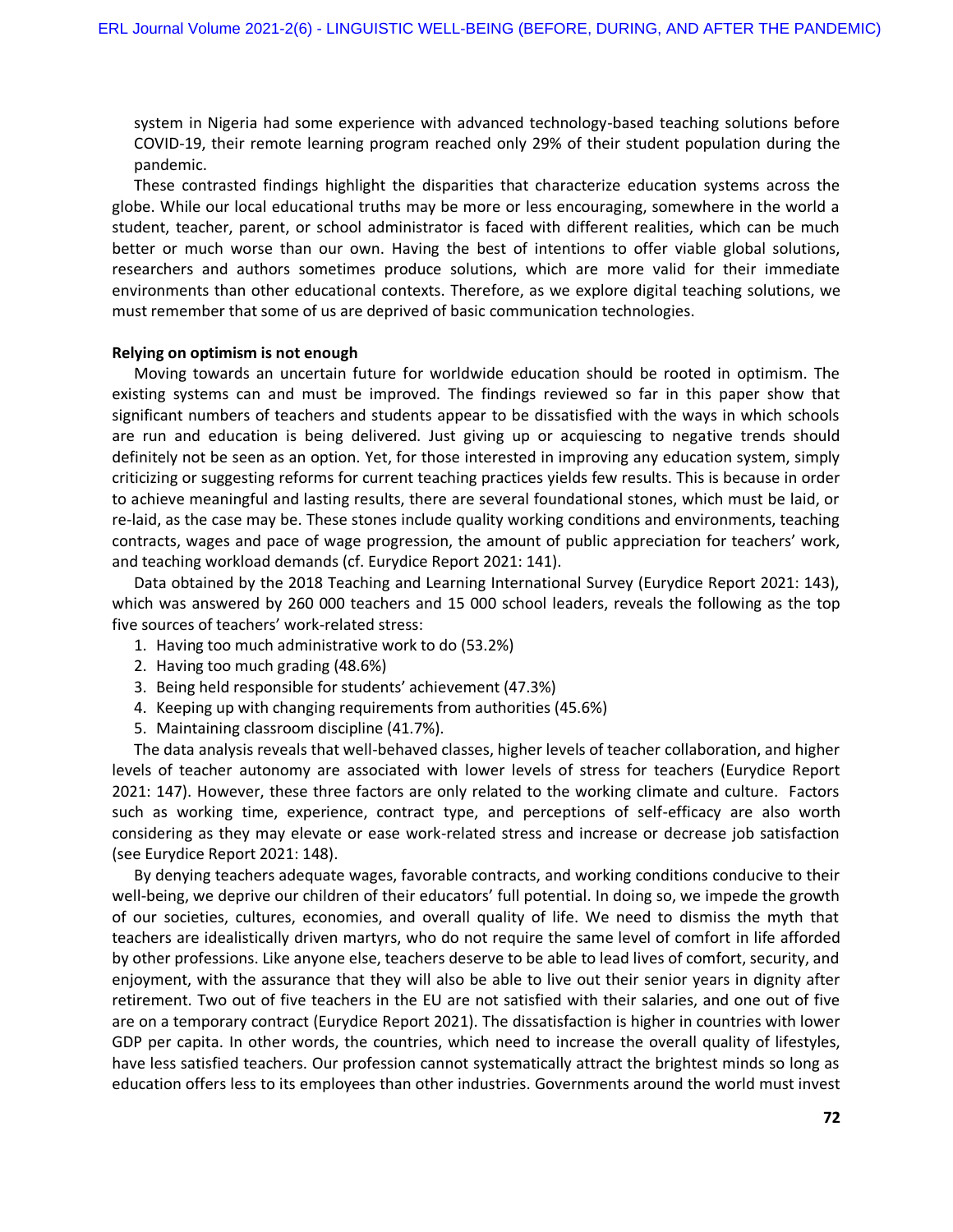more in quality education systems if they expect future generations to be both willing and able to give back to their societies.

Teacher training programs need to regain some of their lost appeal. This is only possible if the teaching profession is more effectively valued and associated with an attractive and comfortable lifestyle. Unfortunately, attempts to do so, such as annually rewarding best teachers, have the potential to mislead. While rewarding those with the most outstanding achievements may sound reasonable, it sends the message that the onus of excellence falls on individual teachers, in the circumstances where serious government intervention is needed to address underlying obstacles. For example, the altruistic and extraordinary deeds of Peter Tabichi, the Kenyan Math and Physics teacher who won the Global Teacher Prize in 2019, can inspire all teachers to do more for their students. Yet Peter's challenges actually speak about Kenya, and what it does and does not do for its people, students, and teachers. While teaching heroes like Peter or Andria Zafirakou, the recipient of 2018 Global Teacher Prize, can of course be a focal point for education interest and research, this should not distract from the focus on teaching systems and the agents who run them, which must be intensified. A top-down approach based on informed decision making, field data, and strategic investment can be an alternative starting point. The studies reviewed in this article (García & Weiss 2019, den Brok et al. 2017, Eurydice Report 2021, Pljevljak 2021) demonstrate widespread dissatisfaction among teachers with their working conditions. Government and non-governmental actors with the ability to influence schooling systems can start there.

Significant investments are especially needed in the transition to digital schooling. If there are any global efforts to abandon traditional schooling frameworks and replace them with computerassisted/online learning solutions, every education stakeholder will need some time before they start dwelling and excelling in the new reality. Many parts of the world have weak economies, underdeveloped internet infrastructure, schoolchildren living in poverty, undertrained instructors, and poor digital teaching solutions. While COVID-19 introduced almost all of us to some remote teaching alternatives, the experience has been partly disappointing for many teachers, students, and parents, with questionable outcomes for society at large. Many lessons have been learned, many platforms have been mastered, new solutions have been proposed; but the general consensus remains that the oldfashioned classroom environment has hard-to-beat advantages.

If digital teaching solutions have partly failed the COVID-19 test, there are several reasons. One recent analysis identifies an inclusive approach to digital solutions, curricula planning, teacher training and development policies, sustained monitoring and evaluation policies, and national strategies as factors that have potential to elevate our digital teaching performances (cf. Barron Rodriguez et al., 2020). While the analysis derives from large-scale research that has included experts from at least fifteen countries, the conclusions sound familiar: education systems require more attention and investment. This can come from governments, non-governmental bodies, philanthropists, or any conscientious individual who is willing to actively join forces to provide every student with an effective learning environment. We need to stop pretending that mediocre solutions are sufficient to address the dire obstacles to education, which are hindering learning outcomes worldwide. We cannot continue to allow economic disparities to dictate the educational outcomes of our children, leading us towards a dystopian future where children from prosperous areas thrive, while children from underdeveloped areas must accept limited visions of their potential. Different parts of the world and specific scholastic contexts have different challenges to address in order to maximize the effectiveness of their school systems. The studies reviewed in the previous section (Beka 2021, Taraj 2021, Aduba & Mayowa-Adebara 2021, Lagumdžija & Eminović-Ljevo 2021, Venable 2021, Barron Rodriguez et al. 2020) reveal that experiences with online education vary. All of them report various challenges that need to be addressed, such as internet infrastructure, lack of electronic devices, underexplored potentials of digital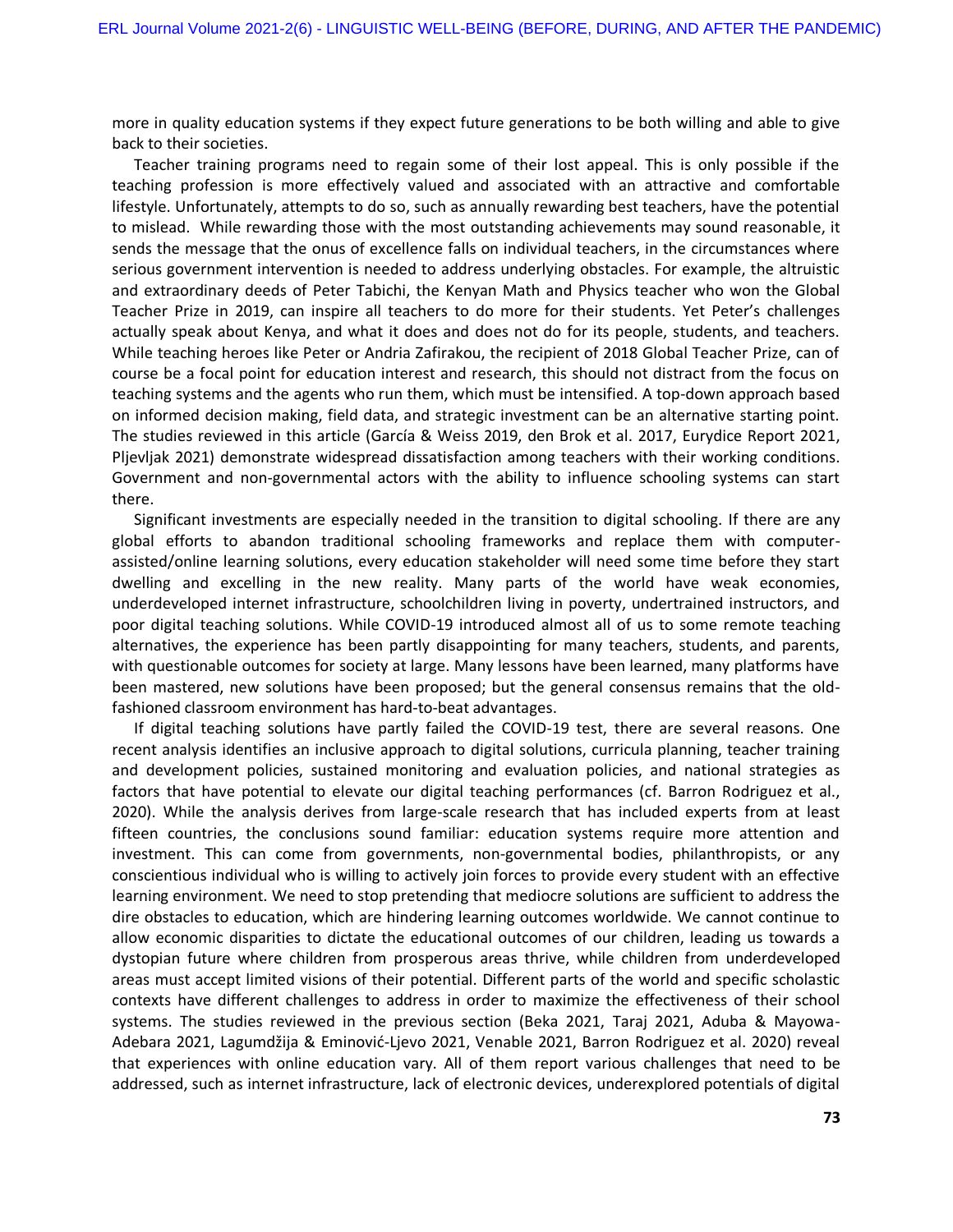education, the power of social and interactive contact, or a lack of collective awareness about pitfalls of digital education. Alongside obstacles, many also report positive experiences.

#### **Conclusion**

It may be argued that this call to action is too modest and lacks the potential to reach the policy makers who are empowered to set new courses in education history. However, it can reach other researchers and authors who may use alternative channels to disseminate some of the facts about contemporary education. These are the facts that speak of larger flaws in our education systems such as the following:

- 1. Interest in teaching careers is declining.
- 2. The weaker interest in teaching careers can be explained by public appraisal and self-perception of the teaching career.
- 3. Stronger economies provide better working conditions for their teachers. However, this is not always true.
- 4. Education systems across the world significantly differ in their capacities to modernize their practices and benefit from digital solutions.
- 5. Covid-19 has emphasized the disparities not only between different countries but also between urban and rural areas serviced by one education system.

This article has proposed that all education stakeholders take immediate action. These actions will vary according to the particularities of education systems and their growth capacities. The recommendations are based on the review of very recent studies and the author's humble understanding of ongoing education practices and their potential to foster the progress of human civilization. It is recognized that further research is necessary to validate some of the presented recommendations. The task of validation may require longitudinal studies which are not easy to conduct, but whose findings could inform new policies in education. If we wait for another pandemic to make serious changes to our educational systems, these will no doubt once again be rooted in a naive optimism that things will turn out for the best, rather than any critical evaluation of the current systems' impediments and shortcoming. We must reflect on the lessons that the present period has taught us, continue to collect data, and enhance our readiness to enact digital education solutions.

### **References**

- Aduba, D. E., Mayowa-Adebara, O. (2021). Online platforms used for teaching and learning during the COVID-19 era: The case of LIS students in Delta State University, Abraka. *International Information & Library Review*, 1-36. [https://doi.org/10.1080/10572317.2020.1869903.](https://doi.org/10.1080/10572317.2020.1869903)
- Barron Rodriguez, M., Cobo, C., Muñoz-Najar, A., Sánchez Ciarrusta, I. (2021). *Remote learning during the global school lockdown: multi-country lessons*. Washington, D.C.: World Bank Group.
- Beka, A. (2021). Transformative school initiatives through the use of digital technologies in Kosovo during Covid-19. *Ilkogretim Online - Elementary Education Online*, 20(1), 851-860. [http://ilkogretim](http://ilkogretim-online.org/)[online.org.](http://ilkogretim-online.org/)
- Burke, P. J., Christensen, J. C., Fessler, R., McDonnel, J. H., Price, J. R. (1987). The teacher career cycle: Model development and research report. *Annual meeting of the American educational research association.* Washington.
- den Brok, P., Wubbels, T., van Tartwijk, J. (2017). Exploring beginning teachers' attrition in the Netherlands. *Teachers and Teaching*, 23(8), 881-895, [https://doi.org/10.1080/13540602.2017.1360859.](https://doi.org/10.1080/13540602.2017.1360859)
- Eurydice Report (2021). *Teachers in Europe: Careers, Development and Well-being. Eurydice report*. Luxembourg: Publications Office of the European Union.